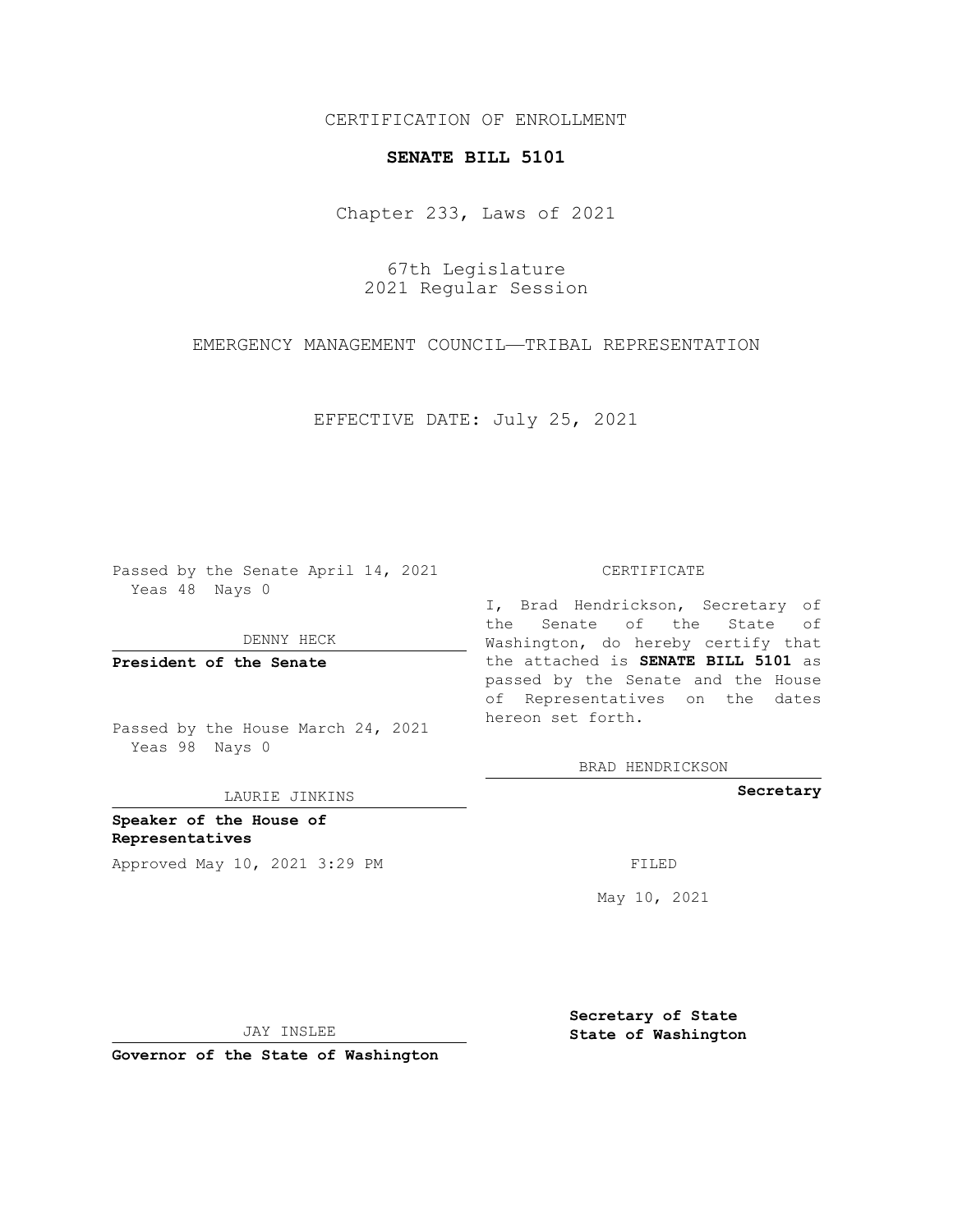## **SENATE BILL 5101**

#### AS AMENDED BY THE HOUSE

Passed Legislature - 2021 Regular Session

# **State of Washington 67th Legislature 2021 Regular Session**

**By** Senators Stanford, Conway, Dhingra, Hasegawa, Hunt, Nguyen, Randall, Saldaña, Wagoner, and Wilson, C.; by request of Military Department

Prefiled 01/07/21. Read first time 01/11/21. Referred to Committee on State Government & Elections.

1 AN ACT Relating to establishing tribal representation on the 2 emergency management council; and amending RCW 38.52.040.

3 BE IT ENACTED BY THE LEGISLATURE OF THE STATE OF WASHINGTON:

4 **Sec. 1.** RCW 38.52.040 and 2019 c 333 s 9 are each amended to 5 read as follows:

 (1) There is hereby created the emergency management council (hereinafter called the council), to consist of not more than 8 ((eighteen)) 21 members who shall be appointed by the adjutant general. The membership of the council shall include, but not be 10 limited to, representatives of city and county governments, two 11 representatives of federally recognized tribes, sheriffs and police 12 chiefs, the Washington state patrol, the military department, the department of ecology, state and local fire chiefs, seismic safety 14 experts, state and local emergency management directors, search and rescue volunteers, medical professions who have expertise in emergency medical care, building officials, private industry, and the office of the superintendent of public instruction. The representatives of private industry shall include persons knowledgeable in emergency and hazardous materials management. The councilmembers shall elect a chair from within the council membership. The members of the council shall serve without

p. 1 SB 5101.SL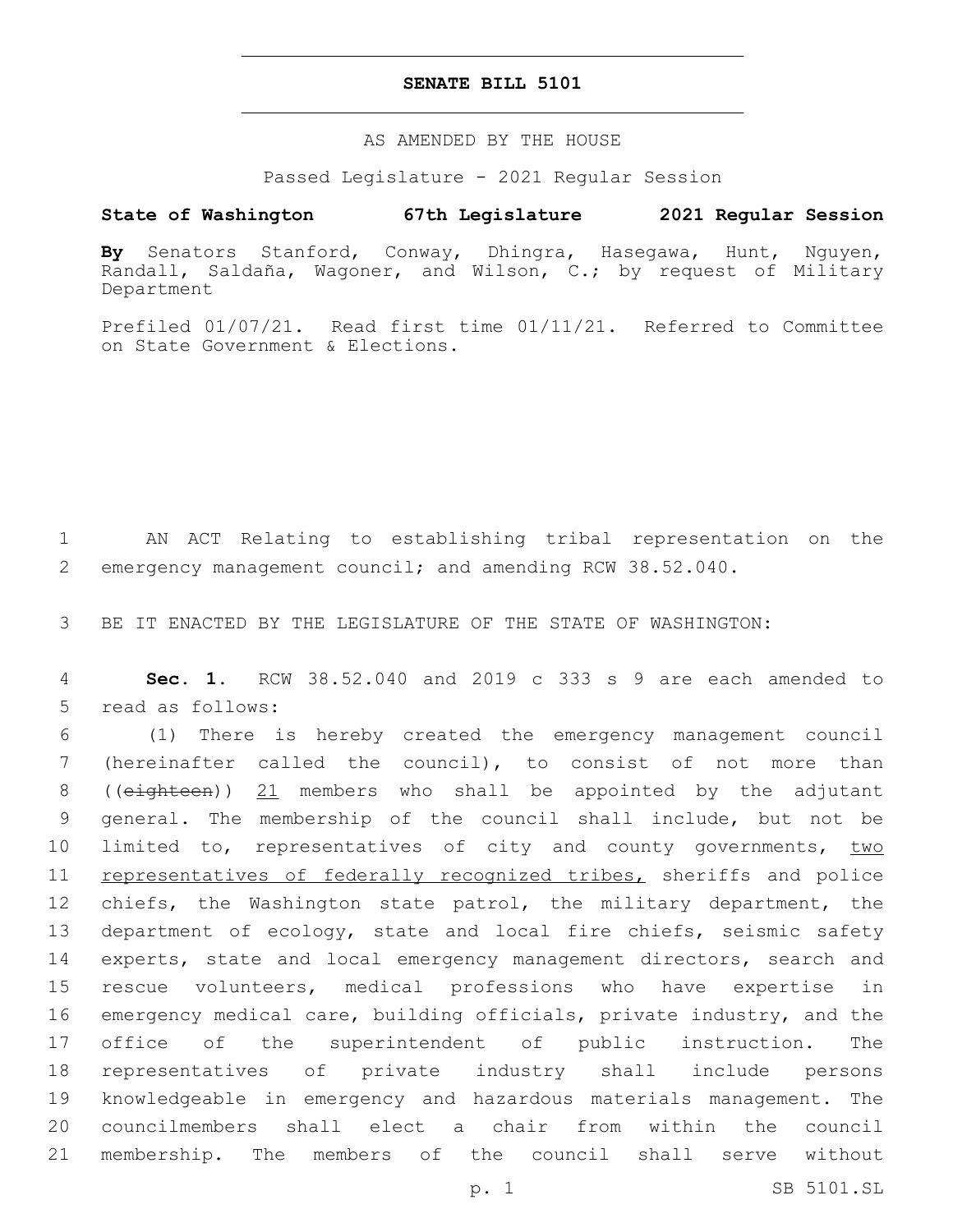compensation, but may be reimbursed for their travel expenses incurred in the performance of their duties in accordance with RCW 43.03.050 and 43.03.060 as now existing or hereafter amended.

 (2) The emergency management council shall advise the governor and the director on all matters pertaining to state and local emergency management. The council may appoint such ad hoc committees, subcommittees, and working groups as are required to develop specific recommendations for the improvement of emergency management practices, standards, policies, or procedures. The council shall ensure that the governor receives an annual assessment of statewide emergency preparedness including, but not limited to, specific progress on hazard mitigation and reduction efforts, implementation 13 of seismic safety improvements, reduction of flood hazards, and coordination of hazardous materials planning and response activities. The council shall review administrative rules governing state and local emergency management practices and recommend necessary 17 revisions to the director.

 (3) The council or a council subcommittee shall serve and periodically convene in special session as the state emergency response commission required by the emergency planning and community right-to-know act (42 U.S.C. Sec. 11001 et seq.). The state emergency response commission shall conduct those activities specified in federal statutes and regulations and state administrative rules governing the coordination of hazardous materials policy including, but not limited to, review of local emergency planning committee emergency response plans for compliance with the planning requirements in the emergency planning and community right-to-know act (42 U.S.C. Sec. 11001 et seq.). Committees shall annually review their plans to address changed conditions, and submit their plans to the state emergency response commission for review when updated, but not less than at least once every five years. The department may employ staff to assist local emergency planning committees in the development and annual review of these emergency response plans, with an initial focus on the highest risk communities through which trains that transport oil in bulk travel. By March 1, 2018, the department shall report to the governor and legislature on progress towards compliance with planning requirements. The report must also provide budget and policy recommendations for continued support of local 39 emergency planning.